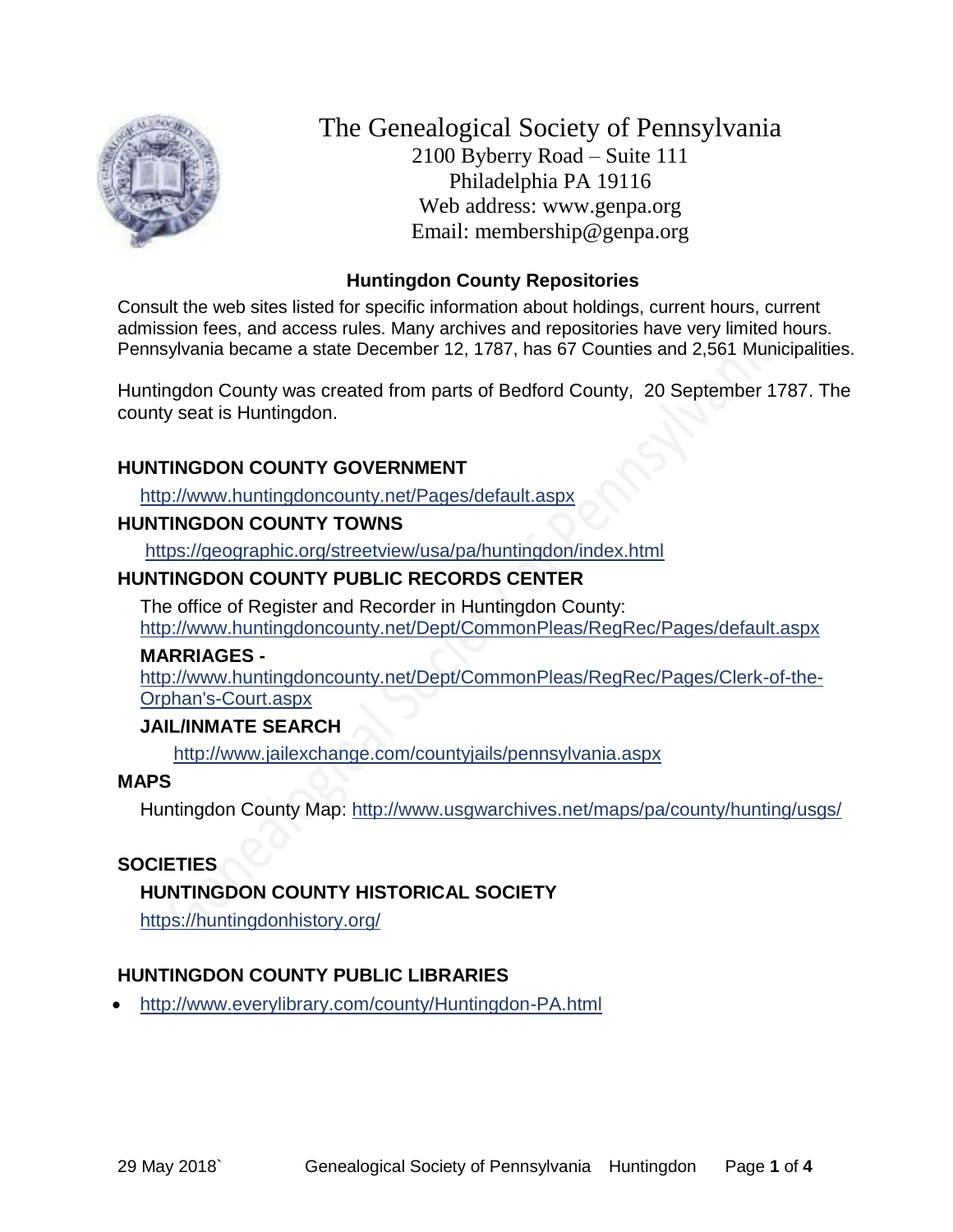# **RESOURCES**

- **Genealogical Society of Pennsylvania GSP** [http://GenPA.org](http://genpa.org/) **GSP Research** <https://genpa.org/research/>
- PAGenWeb **Huntingdon** County <http://usgwarchives.net/pa/huntingdon/>
- Obituaries –
- LDS <http://ldsgenealogy.com/PA> [http://www.newspaperobituaries.net/pennsylvania/huntingdon\\_county\\_obituaries.htm](http://www.newspaperobituaries.net/pennsylvania/huntingdon_county_obituaries.htm)
- County Newspapers
	- o *The Daily News* <http://www.huntingdondailynews.com/>
	- o *Huntingdon Gazette* and *Huntingdon Journal* historical newspapers: <http://digitalcollections.powerlibrary.org/cdm/landingpage/collection/ajuncnews>
- **Random Acts of Kindness** <https://www.raogk.org/>
- Family Search LDS: <https://familysearch.org/>Free site but does require a login Collection List <https://familysearch.org/search/collection/list> [https://www.familysearch.org/wiki/en/Huntingdon\\_County,\\_Pennsylvania\\_Genealogy](https://www.familysearch.org/wiki/en/Huntingdon_County,_Pennsylvania_Genealogy)
- **Collections at the Historical Society of Pennsylvania HSP**  <http://hsp.org/collections>
	- HSP is membership based and there is a fee 1300 Locust Street, Philadelphia, PA 19107 215-732-6200 ext. 235 or [membership@hsp.org](mailto:membership@hsp.org)
- **RG-47. RECORDS OF THE COUNTY GOVERNMENTS** Guide to African American Resources at the Pennsylvania State Archives <http://www.phmc.state.pa.us/bah/aaGuide/AA-RG-47.html>
- **National Archives of Philadelphia** (**NARA**) Mid Atlantic Region: [http://www.nara.gov/research\\_rooms/mid\\_atlantic/](http://www.nara.gov/research_rooms/mid_atlantic/) **Records Request Process**

National Archives 14700 Townsend Road Philadelphia, Pennsylvania 19154-1096 Telephone: (215) 305-2044 Fax: (215) 305-2038 E-mail: [philadelphia.archives@nara.gov](mailto:philadelphia.archives@nara.gov) <https://wwwarchives.gov/philadelphia>

# **Naturalizations: NARA**

Pennsylvania: Philadelphia, 1790-1991; Pittsburgh, 1820-1979; Erie, 1940-1972; Scranton, 1901-1990; Wilkes-Barre, 1943-1972; Williamsport, 1909-1913; and Harrisburg, 1911-1917

# **MILITARY**

The National Archives at Philadelphia (**NARA**), through its partners Ancestry.com and Fold3.com, provides access to records relating to the military service of individuals from the American Revolution through World War II. Please note that Official Military Personnel Files from World War I to the present are held by the National Archives at St. Louis. <https://www.archives.gov/st-louis>

World War I and World War II, Fourth Enumeration Draft Cards can also be accessed through our partner sites. In addition, Records of the Selective Service System, 1940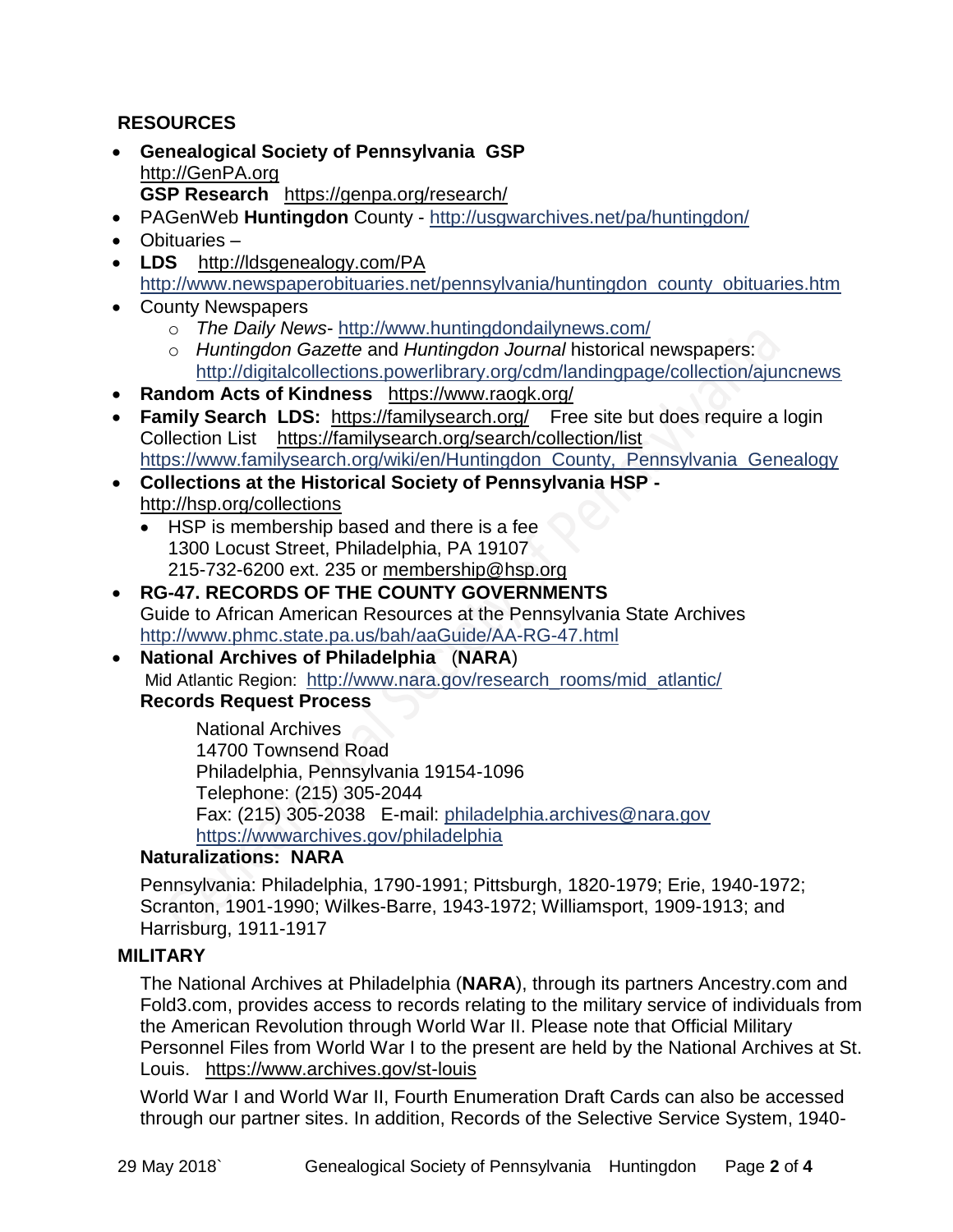1969, for individuals from Delaware, Maryland, Pennsylvania, Virginia, and West Virginia are available from the National Archives at St. Louis. Copies of World War I draft cards can be requested from the National Archives at Atlanta [\(Atlanta.archives@nara.gov](mailto:Atlanta.archives@nara.gov) ).

For information on obtaining World War II era and later draft cards, please see <http://www.archives.gov/st-louis/archival-programs/other-records/selective-service.html> <https://www.archives.gov/philadelphia/public/family-history.html#military>

#### **Pennsylvania Military Records Research Guide**

<https://www.raogk.org/pennsylvania-genealogy/pa-military-records/>

#### **Probate – Wills Administrations**

Probate records may include Person's exact death date, Names of the family members, Family relationships, Names of spouses of children, Residences, Adoption or guardianship of minor children or dependents, Worth of the property and land holdings, Evidence of occupation, religion, or military service

**Family Search:** Pennsylvania Probate Records, 1683-1994 <https://familysearch.org/>

This collection includes probate records created in Pennsylvania counties. The records include wills, estate records and indexes.

#### **State of Pennsylvania Vital Records**

The **Pennsylvania State Archives** collects, preserves and makes available for study the permanently-valuable public records of the Commonwealth, with particular attention given to the records of state government.

Mailing address: 350 North Street Harrisburg, PA 17120 Email: Email PA State Archives Phone: (717) 783-3281

GPS address: 801 North 3rd Street Harrisburg, PA 17102 Coordinates: 40.266080, - 76.886053

# **BIRTH CERTIFICATES**, 1906-1910

The Division of Vital Records (DVR) maintains birth records that occurred in Pennsylvania from 1906 to the present.

For information on public records (births occurring from 1906 to 1910), click on Pennsylvania State Archives <http://www.phmc.pa.gov/archives/Pages/default.aspx>or our Genealogy page.

<http://www.health.pa.gov/MyRecords/Certificates/Genealogy/Pages/14125.aspx#.WNvLKfkrJHY>

# **Death Certificates**, 1906-1965

Original birth certificates for 1906-1910 and death certificates for 1906-1965 are available at the State Archives. Digital copies of the 1906-1908 birth certificates and the 1906-1963 death certificates may be found on Ancestry.com. Pennsylvania residents can access these records free of charge through Ancestry.com Pennsylvania. A free account can be created.